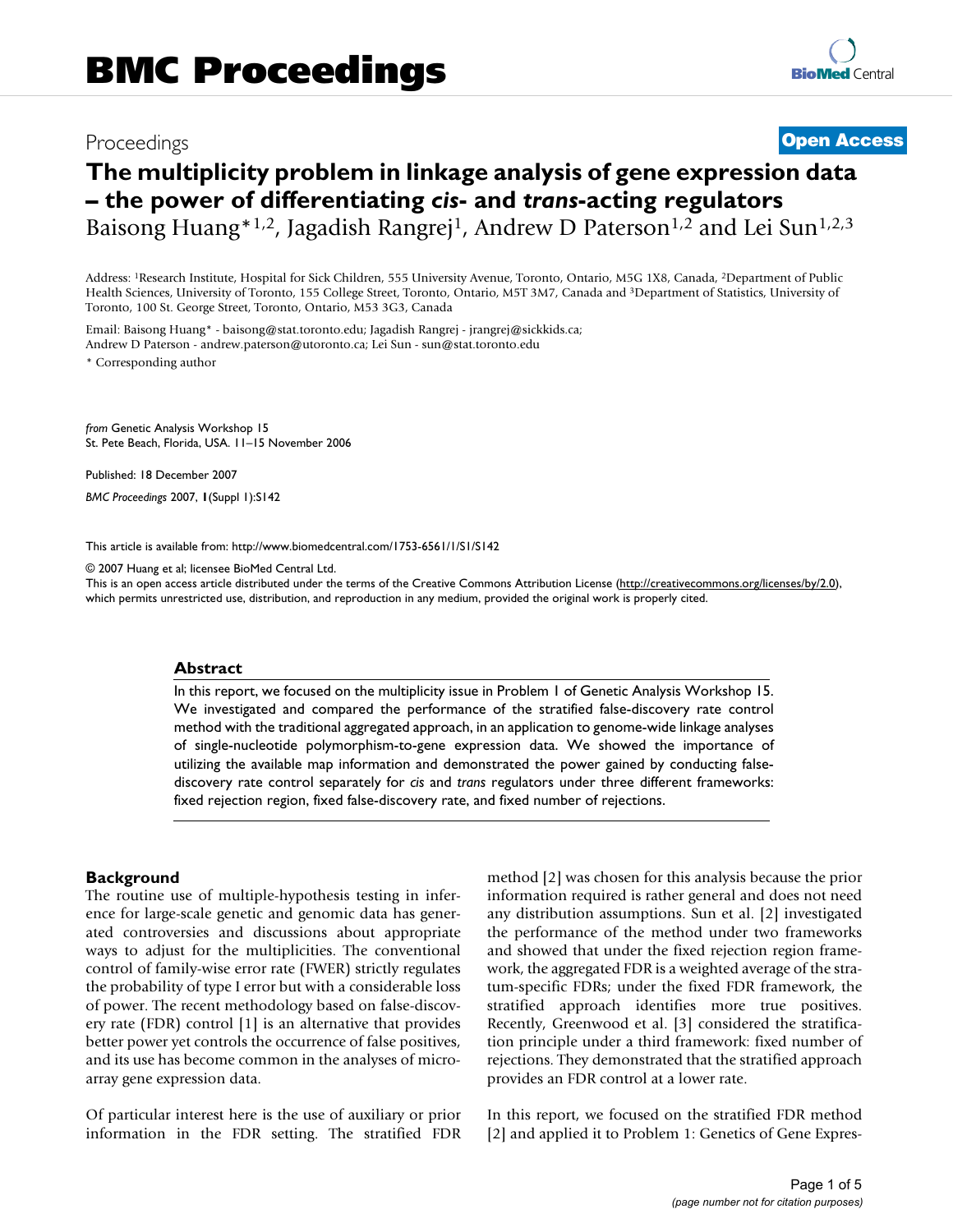sion in Humans in Genetic Analysis Workshop 15. We considered the two-stage design of Morley et al. [4] in which genome-wide linkage analyses of single-nucleotide polymorphism (SNP)-to-gene expression data were first carried out and significant results were then selected for further studies. We were particularly interested in the selection procedure and comparisons of the performance between the stratified FDR method and the traditional aggregated FDR control. The prior information considered here is the map distance between a SNP and a gene whose expression is the trait.

#### **Methods**

We first performed expression quantitative trait linkage (eQTL) analysis using MERLIN regress v 1.0.1 [5,6]. We zeroed out the genotypes of the child as well as those of the grandparents when a Mendelian inconsistency was detected. All other genotypes were retained. Marker allele frequencies were estimated from the data and single-point linkage analyses of gene expression data were performed for all pairs of 3554 genes and 2819 SNPs, excluding the ones (genes or SNPs or both) on the sex chromosomes. We then stratified the linkage results by the map distance between each SNP and the gene. Gene positions were obtained from Build 36.1 of the UCSC Genome Browser [7]. SNP locations were obtained from Build 126 of dbSNP [8] (on Build 36.1 of the human genome). We used the definition of Morley et al. [4] in which *cis* regulators are the SNPs within 5 Mb of genes and *trans* regulators are the remaining SNPs. Stratum 1 contained *cis* SNPs and stratum 2 contained *trans* SNPs, and the aggregated group included all SNPs ignoring stratification. We used *m* to denote the total number of hypotheses among which  $m_0$ were true nulls, *R* to denote the number of rejections, and  $p_{(i)}$ , *i* = 1,...,*m* to denote the linkage p-values while  $p_{(1)} \leq$  $p_{(2)} \leq ... \leq p_{(m)}$  were the ordered *p*-values. We used superscript  $(k)$ ,  $k = 1$ , 2 as the stratum indicator. Finally, we applied the stratification principle [2] under the following three frameworks.

#### *Framework I: fixed rejection region*

This framework chooses the rejection region in advance, i.e., it rejects all hypotheses with unadjusted *p*-values less than a pre-determined  $\alpha$  value, e.g.,  $\alpha$  = 0.01%. The corresponding FDR level among the *R* positives can then be estimated by  $\widehat{FDR}(\alpha) = \left(\frac{m\hat{\pi}_0 \alpha}{R} \right) / R$ , where  $R = \{p_{(i)} \leq \alpha\}$ ,  $\hat{\pi}_0$  is an estimate of the proportion of null hypotheses,  $\pi_0$  $= m_0/m$ , e.g.,  $\hat{\pi}_0(\lambda) = \frac{\#}{p_i} > \frac{\lambda}{m} (m(1 - \lambda))$  with  $\lambda = 0.5$ . The rejection procedure remains the same for the stratified method using the same  $\alpha$  level  $(R^{(1)} + R^{(2)} = R)$ . However, the estimates of FDR among  $R^{(1)}$  and  $R^{(2)}$  can be considerably different from the aggregated FDR, with one stratum

estimate closer to 0 and the other closer to 1. For both cases, one thus obtains more information on the specificity of the results.

#### *Framework II: fixed FDR*

Under this framework, the targeted FDR level is pre-chosen at a γ level, e.g.,  $\gamma$  = 5%. Storey [9] showed that controlling FDR at the  $\gamma$  level is equivalent to rejecting all tests with *q*-values  $\leq \gamma$ , and the *q*-values can be estimated by  $\hat{q}_{(i)} = \min \{ \hat{\pi}_0 m p_{(i)} / i, \hat{q}_{(i+1)} \}$ , and  $\hat{q}_{(m)} = \hat{\pi}_0 p_{(m)}$ . This method is equivalent to the FDR adjusted *p*-value method [10,11]. To fairly compare the performance of the stratified FDR method with the aggregated one, we controlled the FDR at the same level for both Strata 1 and 2 and the aggregated group using the above *q*-value method. The objective was to show that the total number of rejections *R*(1) + *R*(2) under stratification is greater than *R* under aggregation.

#### *Framework III: fixed number of rejections*

In this case, the total number of significant results *R* that merits further study is pre-determined based on, for example, the budget and capacity of a particular chip platform. Without stratification, the choice of *R* hypotheses is straightforward, i.e., the *R* tests with the smallest *p*-values:  $p_{(1)},...,p_{(R)}$ . The corresponding FDR level can be estimated by  $\hat{FDR} = \left(m\hat{\pi}_0 p_{(R)}\right)/R$  . Under stratification, one needs to find the optimal configuration of  $R^{(1)}$  and  $R^{(2)}$  such that  $R^{(1)} + R^{(2)} = R$  and the overall FDR is minimized, where

$$
\hat{FDR}_{stra} = \left( m^{(1)} \hat{\pi}_0^{(1)} p_{(R^{(1)})}^{(1)} + m^{(2)} \hat{\pi}_0^{(2)} p_{(R^{(2)})}^{(2)} \right) / R. \quad \text{The}
$$

goal is to show that stratification leads to a smaller FDR rate given the same number of positives allowed. More importantly, the configuration of  $R^{(1)}$  and  $R^{(2)}$  obtained using stratification can differ markedly from the aggregation case. Without stratification, the distribution of *R* rejections between the two strata is roughly proportional to the number of hypotheses in each stratum; while with stratification, the stratum with smaller  $\pi_0$  (less noise) and higher power to detect true signals proportionally rejects more hypotheses.

#### **Results**

Among the 9,069,390 tests with valid results, more than half (5,000,428) had *p*-values equal to 1. We eliminated the tests with  $H^2 = 0$ , where  $H^2$  is the estimated locus-specific heritability, because we observed a significant association between *p*-value = 1 and  $H^2 = 0$  ( $p < 0.0001$ ). Among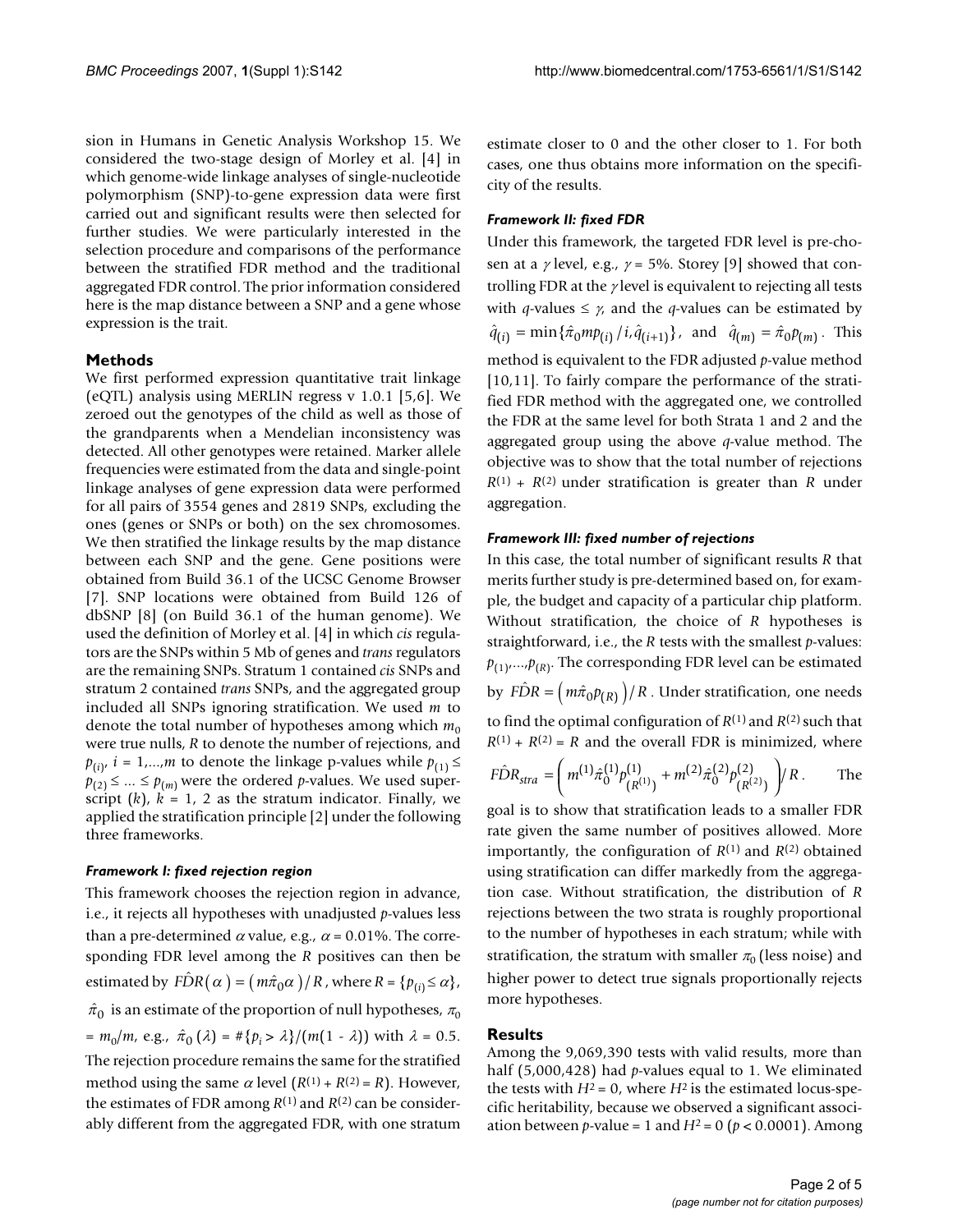the remaining 3,855,428 tests, 16,018 were in the *cis* stratum and 3,839,410 in the *trans* stratum.

The distributions of the aggregated *p*-values and partitioned *p*-values in *cis* and *trans* strata were roughly uniform. (Figures illustrating these distributions are available at <http://www.utstat.toronto.edu/sun/publications>.) As expected, the *cis* stratum contained a relatively higher proportion of true signals than the *trans* stratum, which was further confirmed by the smaller estimates of  $\pi_0$  shown in Table 1 (88.18% vs. 95.06%) and the higher density of small *p*-values close to zero. Results in Table 1 clearly demonstrated that the stratified method outperformed the aggregated approach under all three frameworks. For example, under the fixed rejection region approach, among the 8043 rejections with aggregated FDR of 4.56%, 129 belonged to the *cis* stratum with a much lower stratum-specific FDR of 1.09%. In fact, among the expected 366 false positives, only 1 was expected to be from the *cis* group, a clear gain of information by the use of stratification. Under the fixed FDR framework, the stratified method provided 57 more true positives while controlling the FDR at the same rate as the aggregated approach. Under the fixed number of rejections framework, e.g., *R* = 2000 in Table 1, the aggregated FDR method rejected the tests with the smallest *p*-values regardless of the map information. Among the 2000 rejections, 55 belonged to *cis* stratum and 1945 to *trans* stratum corresponding to an

overall  $\hat{FDR}$  = 2.05%. In contrast, the stratified FDR approach allowed different rejection configurations in the two strata, with  $R^{(1)} = 133$  and  $R^{(2)} = 1867$  being the optimal one corresponding to an overall  $\hat{FDR} = 2.00\%$ . Besides the obvious advantage of achieving a smaller FDR, the stratified method allocated proportionally more rejections out of the 2000 to the *cis* stratum (133 vs. 55), a preferable result given the different characteristics of the *cis* and *trans* regulators. Other choices of the total number of rejections, i.e., *R* = 500, *R* = 1000 and *R* = 8000 gave similar results. (Figures illustrating these results are available at [http://www.utstat.toronto.edu/sun/publications.](http://www.utstat.toronto.edu/sun/publications))

### **Discussion**

The stratified FDR method of Sun et al. [2] provides a simple way of incorporating the available auxiliary or prior information to improve power in the context of multiple hypothesis testing. We applied their stratification principle to the linkage analyses of gene expression data of Problem 1 under three different frameworks. Framework II represents the traditional view of type I error control in which a desirable error rate is pre-determined. However, the nominal level could be too optimistic for a given data set, leading to no rejections, or too liberal, resulting in too many significant results for follow up studies. Therefore, in many applications Frameworks I and III are more applicable and meaningful. Results of our analyses demonstrated clearly that it is advantageous to utilize the available map information under any of the three frame-

**Table 1: Summary statistics and results under the three frameworks**

|                                  |                       | Stratum               |                       |  |  |
|----------------------------------|-----------------------|-----------------------|-----------------------|--|--|
| Parameter                        | Aggregated            | cis                   | trans                 |  |  |
| Summary statistics               |                       |                       |                       |  |  |
| No. tests                        | 3,855,428             | 16,018                | 3,839,410             |  |  |
| $\hat{\pi}_0$ (%)                | 95.03                 | 88.18                 | 95.06                 |  |  |
| Minimal q-value                  | $2.23 \times 10^{-7}$ | $1.12 \times 10^{-9}$ | $4.44 \times 10^{-7}$ |  |  |
| Framework I, $\alpha$ = 0.0001   |                       |                       |                       |  |  |
| No. rejections                   | 8,043                 | 129                   | 7,914                 |  |  |
| $F\hat{D}R$ (%)                  | 4.56                  | 1.09                  | 4.61                  |  |  |
| E [No. false positives]          | 366                   |                       | 365                   |  |  |
| Framework II, $y = 0.05$         |                       |                       |                       |  |  |
| No. rejections                   | 8,541                 | 339                   | 8,262                 |  |  |
| E [No. true positives]           | 8,114                 | 322                   | 7,849                 |  |  |
| Framework III, $R = 2,000$       |                       |                       |                       |  |  |
| Rejection without stratification | 2000                  | 55                    | 1945                  |  |  |
| Rejection with stratification    | 2000                  | 133                   | 1867                  |  |  |
| Overall $FDR$ (%)                | 2.05                  | 2.00                  |                       |  |  |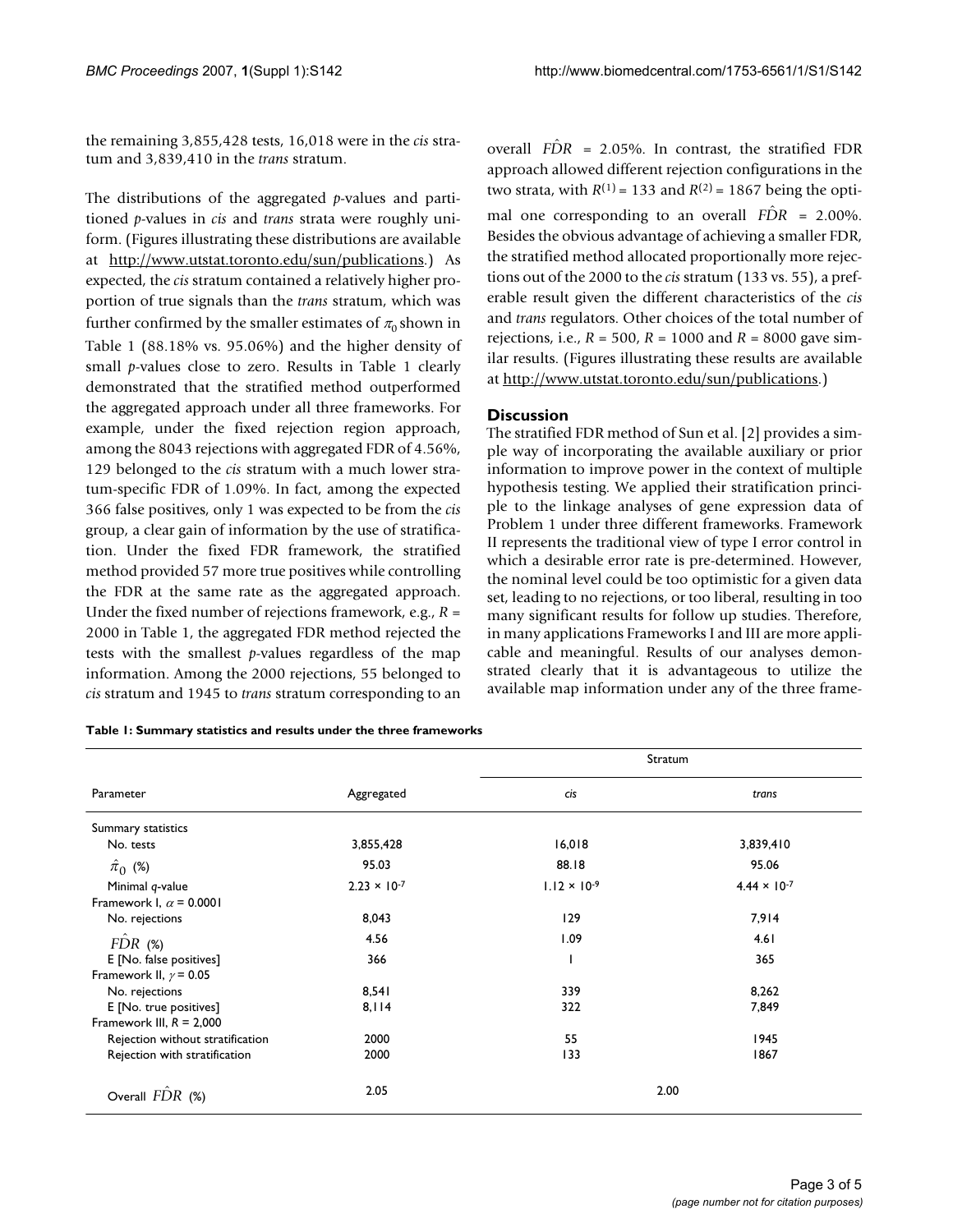|                                  | 3 Mb      |               | 10 Mb          |               | 20 Mb          |               |
|----------------------------------|-----------|---------------|----------------|---------------|----------------|---------------|
| Parameter                        | $cis$ $($ | trans $(\ge)$ | $cis$ $(\leq)$ | trans $(\ge)$ | $cis$ $(\leq)$ | trans $(\ge)$ |
| No. tests                        | 9,699     | 3,845,729     | 29,827         | 3,825,601     | 52,853         | 3,802,575     |
| $\hat{\pi}_0$ (%)                | 87.68     | 95.05         | 89.32          | 95.08         | 89.62          | 95.11         |
| Framework I, $\alpha$ = 0.0001   |           |               |                |               |                |               |
| No. rejections                   | 69        | 7,974         | 204            | 7,839         | 302            | 7,741         |
| $F\hat{D}R$ (%)                  | 1.23      | 4.58          | 1.31           | 4.64          | 1.57           | 4.67          |
| E [No. false positives]          |           | 365           | 3              | 363           | 5              | 361           |
| Framework II, $\gamma$ = 0.05    |           |               |                |               |                |               |
| No. rejections                   | 200       | 8,398         | 519            | 8,113         | 761            | 7,927         |
| E [No. true positives]           | 190       | 7,978         | 493            | 7,707         | 723            | 7,531         |
| Framework III, $R = 2,000$       |           |               |                |               |                |               |
| Rejection without stratification | 29        | 1971          | 90             | 1,910         | 127            | 1,873         |
| Rejection with stratification    | 67        | 1933          | 84             | 1,816         | 222            | 1,778         |
| Overall FDR (%)                  | 2.03      |               | 1.99           |               | 1.99           |               |

**Table 2: Results of using different distance criterion to define** *cis* **regulators**

works considered. However, the stratified method did not outperform the aggregated approach by as large a margin as we had expected given the known characteristic difference between *cis* and *trans* regulators. One possible explanation is that the large number of *trans* regulators overwhelms the potential gain using the current measure of efficiency.

To demonstrate that the smaller FDR estimate in the *cis* stratum was not an artifact of sampling variation or the highly skewed subset size of the tests but the true biological difference in *cis*- and *trans*-acting loci, we randomly sampled a set of 16,018 *p*-values as the "*cis*" stratum and performed the corresponding Framework I analyses, and this procedure was repeated 20 times independently. The means of the estimated  $\pi_0$  and FDR were 94.76% (SE = 0.67%) and  $4.73\%$  (SE = 0.9%), respectively. Accounting for the sampling variation, these values differed significantly from those obtained using the available map information ( $\hat{\pi}_0$  = 88.18%,  $\hat{FDR}$  = 1.09%), while they were essentially the same as those under aggregation ( $\hat{\pi}_0$  = 95.03%,  $\hat{FDR} = 4.56\%$ ). In addition, the average number of rejections (i.e., tests with *p*-values < 0.0001) over the 20 random samples is  $33.25$  (SE = 6.6), which is close to the expected number of rejections  $(8043*16018/3855428 =$ 33.42) in a random sample of 16018 *p*-values; while the original *cis* stratum, defined based on the map distance, had 129 rejections (i.e., higher density of small *p*-values than a random sample).

In our analyses, we used the criterion of Morley et al. [4] to define the *cis* and *trans* regulators. Other definitions are possible and will change the FDR results quantitatively but not qualitatively. This is clearly demonstrated by the results shown in Table 2 for which we redefined *cis* regulators as the SNPs within 3, 10, or 20 Mb of genes. The more interesting and challenging question is the identification of the optimal stratum indicator. Searching through a list of candidates is an obvious but biased approach because it added another level of multiplicity [2].

It is also possible to exploit the available map information in other ways. For example, one could apply the weighted *p*-value method [12] by using the map distance as the weighting factor. That is, perform the FDR control on weighted *p*-value  $p_w = p/w$ , where *p* is the original linkage *p*-value between a pair of SNP and gene, and *w* is the corresponding weight inversely proportional to the map distance. Similar to the stratification case above, the choice of a specific weighting scheme is not unique and the identification of the optimal one remains an open problem. In addition, the comparison and connection between the weighted *p*-value method and the stratified approach is of interest.

#### **Competing interests**

The author(s) declare that they have no competing interests.

#### **Acknowledgements**

This work was supported in part by a grant from the Natural Sciences and Engineering Research Council of Canada (NSERC) to LS. BH is supported by Genome Canada through the Ontario Genomics Institute as per research agreement 2004-OGI-3-05. JR is supported by The Centre for